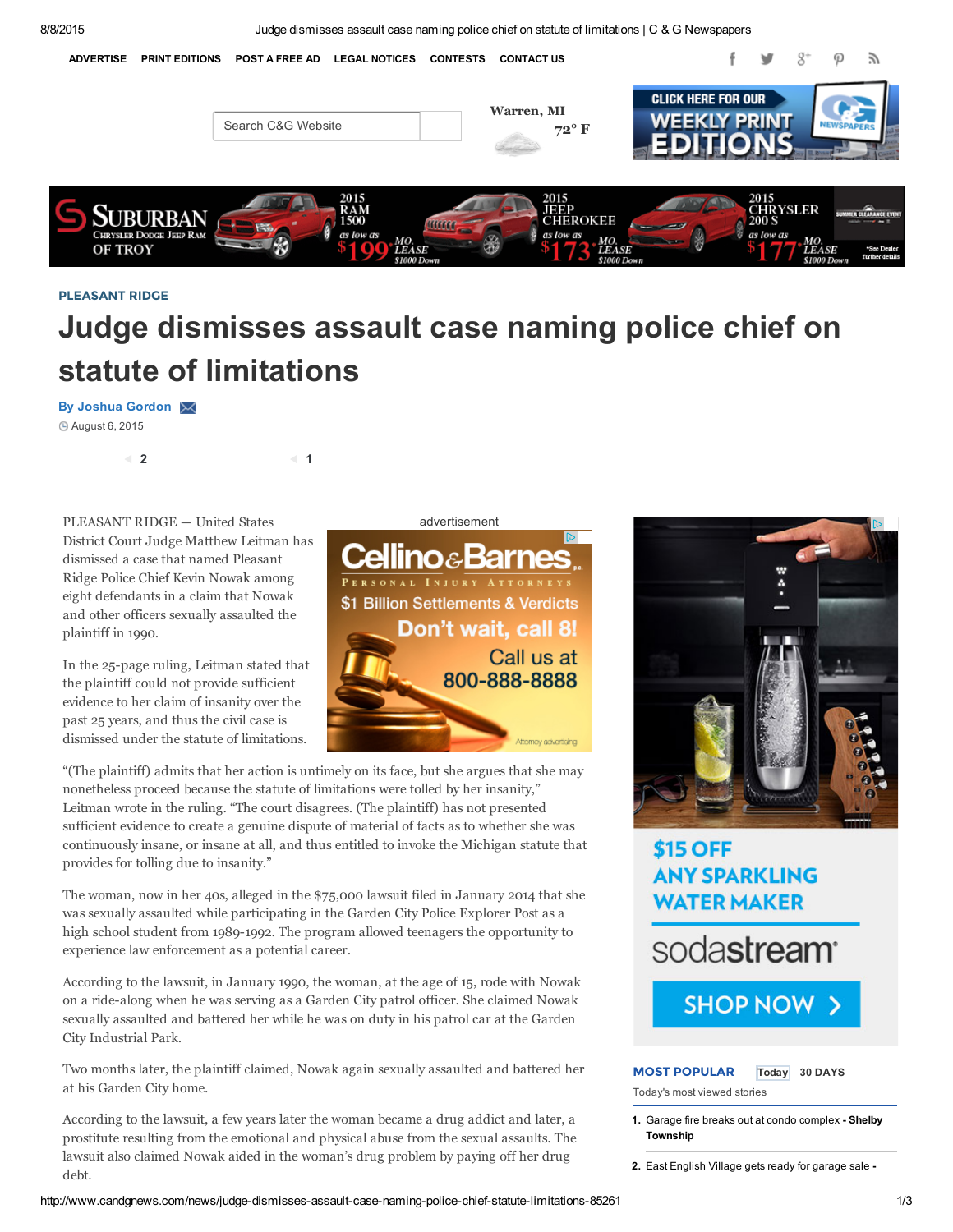#### 8/8/2015 Judge dismisses assault case naming police chief on statute of limitations | C & G Newspapers

In the lawsuit, the woman alleged that three other defendants also sexually assaulted her during her time in the program, and three officers, also named as defendants, used their positions to cover up the assaults.

The woman's lawyer, Lyle Dickson, said the drug addition continued through August 2013 and she did not understand her right to file a lawsuit because of her mental health resulting from the alleged assault and battery and subsequent drug problems.

"The judge was following the law in the way he interpreted it, but we think there was at least enough for material fact," Dickson said of the ruling. "The judge was looking for an exact date and time she became insane, and my argument was it was during the first sexual assault, and that dramatic event caused insanity and was aggravated with each following sexual assault. It was a very difficult burden to hold."

According to state law, there is a two-year limitation period applicable to the plaintiff's assault and battery claim and a three-year limitation period for both the negligence claim and the personal injury claim.

Dickson said he reported the incidents to the Michigan State Police to file criminal charges, but in Leitman's ruling, he said the state police also determined charges could not be pursued because of the statute of limitations.

In his reasoning for the ruling, Leitman stated three occasions in the past 25 years in which the plaintiff appeared to be of sound mind and, therefore, was not insane.

The first was that the woman placed three children up for adoption from 1998-2006 and signed legal paperwork to do so. Leitman stated that no party involved in the adoption process raised any concerns of her competency to execute the documents.

Additionally, the plaintiff pleaded guilty to several criminal charges in 2000 and 2001, the report stated, and under Michigan court rules, the state trial courts could not have accepted her guilty pleas if they had any reason to question her competency.

Thirdly, Leitman stated that the plaintiff said she did not report her assaults sooner because "she feared that people would not believe her and that the police would stick up for her assaulters who were fellow police officers and police department employees."

Leitman continued that her explanation suggested she went through a "two-step thought process" that showed she did know she was wronged and the defendants violated her rights.

| anu ulu not auuros ulu munis or ulu planithi<br>$\sigma$ av<br>моашию.                                                                    |                                |
|-------------------------------------------------------------------------------------------------------------------------------------------|--------------------------------|
| SPOR <sup>7</sup><br><b>NEW</b><br><b>ENTERT</b><br><b>TAINMENT</b><br><b>Breat Contracts</b><br>コピし<br><b>Contract Contract Contract</b> | )RI<br>[UARIE!<br>TRA<br>. I N |

Dickson said he and his client will review whether they want to appeal the ruling or not, but either way, he doesn't feel the ruling proved the defendants were innocent.

"Mind you, this does not exonerate these people, and we have a compelling amount of evidence that show they did that," he said. "They actually won this case on a technicality, but that doesn't mean they didn't do it. Had we gone to trial, we had substantial evidence that this, in fact, did happen."

Nowak said he was advised by his lawyer not to comment on the ruling, pending possible appeal. The defendants' lawyer, Richard Albright, could not be reached by press time.

2 and  $\overline{1}$  1

For more local news coverage, see the following newspaper:

#### [Woodward](http://www.facebook.com/woodwardtalk) Talk

Like Share 486 people like this. Be the first of your friends.

- 3. Shopping center, Kroger coming to 26 Mile and Van Dyke - Shelby [Township](http://www.candgnews.com/news/shopping-center-kroger-coming-26-mile-and-van-dyke-85161)
- 4. Put proper [hydration](http://www.candgnews.com/news/put-proper-hydration-your-summer-do-list-85238) on your summer to-do list -Metro Detroit
- 5. Art fair [provides](http://www.candgnews.com/news/art-fair-provides-chances-be-more-artistic-85162) chances to be more artistic Shelby **Township**
- 6. From student to [principal](http://www.candgnews.com/news/student-principal-85234) Clinton Township
- 7. WSU, [Sterling](http://www.candgnews.com/news/wsu-sterling-unite-help-treat-ptsd-85312) unite to help treat PTSD Sterling Heights

### YOU MAY ALSO BE INTERESTED IN NEWS



METRO DETROIT FDA suggests [including](http://www.candgnews.com/news/sweet-stuff-85280) daily value for added sugars on nutrition labels

#### BERKLEY

Berkley, Ferndale mayors to run [unopposed](http://www.candgnews.com/news/berkley-ferndale-mayors-run-unopposed-november-85265) in November

#### HUNTINGTON WOODS

New candidates, current officials run for Huntington Woods mayor, [commission](http://www.candgnews.com/news/new-candidates-current-officials-run-huntington-woods-mayor-commission-85264)



#### FERNDALE

[Ferndale's](http://www.candgnews.com/news/ferndale%E2%80%99s-green-cruise-promotes-bicycling-walking-85262) Green Cruise promotes bicycling, walking

### **BERKLEY**

Rotary Club donates \$3,500 to Berkley